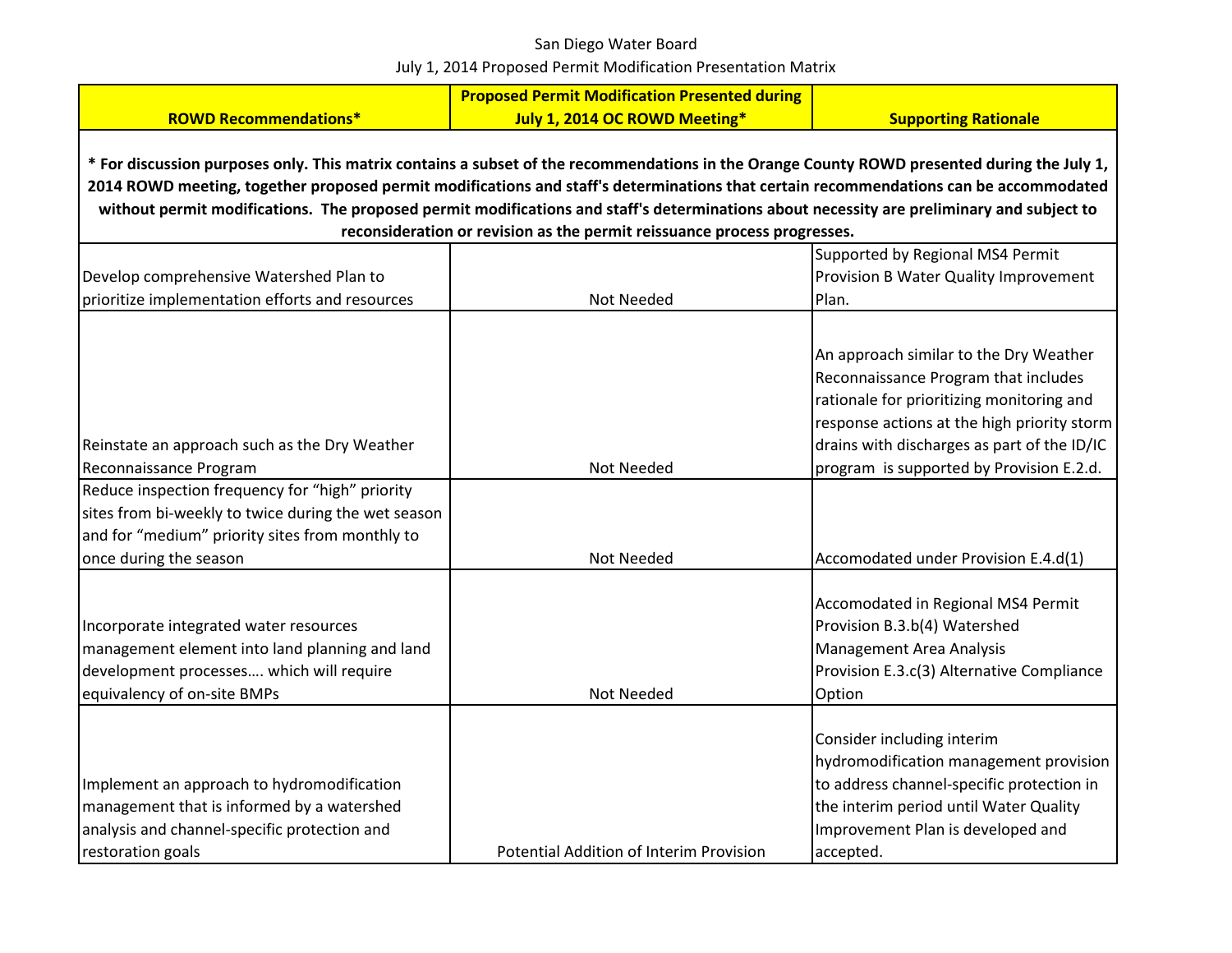|                                                                                                                                                              | <b>Proposed Permit Modification Presented during</b> |                                                                                                                                                                                                                                                                                                                                                                                                                                                                                                                                                                                                                                                                                                                                                                                                                                                                                                                                                            |
|--------------------------------------------------------------------------------------------------------------------------------------------------------------|------------------------------------------------------|------------------------------------------------------------------------------------------------------------------------------------------------------------------------------------------------------------------------------------------------------------------------------------------------------------------------------------------------------------------------------------------------------------------------------------------------------------------------------------------------------------------------------------------------------------------------------------------------------------------------------------------------------------------------------------------------------------------------------------------------------------------------------------------------------------------------------------------------------------------------------------------------------------------------------------------------------------|
| <b>ROWD Recommendations*</b>                                                                                                                                 | July 1, 2014 OC ROWD Meeting*                        | <b>Supporting Rationale</b>                                                                                                                                                                                                                                                                                                                                                                                                                                                                                                                                                                                                                                                                                                                                                                                                                                                                                                                                |
| Develop model water retention credit program(s) to<br>facilitate off-site BMP implementation where<br>appropriate and to address existing developed<br>areas | Not Needed                                           | Accomodated in Regional MS4 Permit<br>Provision B.3.b(4) Watershed<br>Management Area Analysis and Provision<br>E.3.c(3) Alternative Compliance Option                                                                                                                                                                                                                                                                                                                                                                                                                                                                                                                                                                                                                                                                                                                                                                                                     |
|                                                                                                                                                              |                                                      | Regional MS4 Permit does not include a strict<br>exemption for stream and watershed<br>restoration projects. Stream and watershed<br>restoration projects do not typically reach a<br>Priority Development Project status thus<br>triggering the sized BMP and<br>hydromodification control requirements.<br>Should a future stream restoration project.<br>Provision B.3.b(4) Watershed Management<br>Area Analysis Provision and E.3.c(3) Alternative<br>Compliance Option the Copermittees have<br>been provided the option to perform a<br>Watershed Management Area Analysis for the<br>puropose of characterizing the watershed,<br>identifying alternative compliace projects that<br>PDPs may us in lieu of implementinng<br>structural BMPs onsite, and identifying areas<br>within the watershed where it is appropriate to<br>exempt PDPs from implementing<br>hydromodification management BMPs.<br>Exemptions, then, would be applicable on a |
| Create exemption from Project WQMP criteria for                                                                                                              |                                                      | watershed-specific basis, and would require                                                                                                                                                                                                                                                                                                                                                                                                                                                                                                                                                                                                                                                                                                                                                                                                                                                                                                                |
| stream and watershed restoration projects                                                                                                                    | Not Supported                                        | supporting rationale.                                                                                                                                                                                                                                                                                                                                                                                                                                                                                                                                                                                                                                                                                                                                                                                                                                                                                                                                      |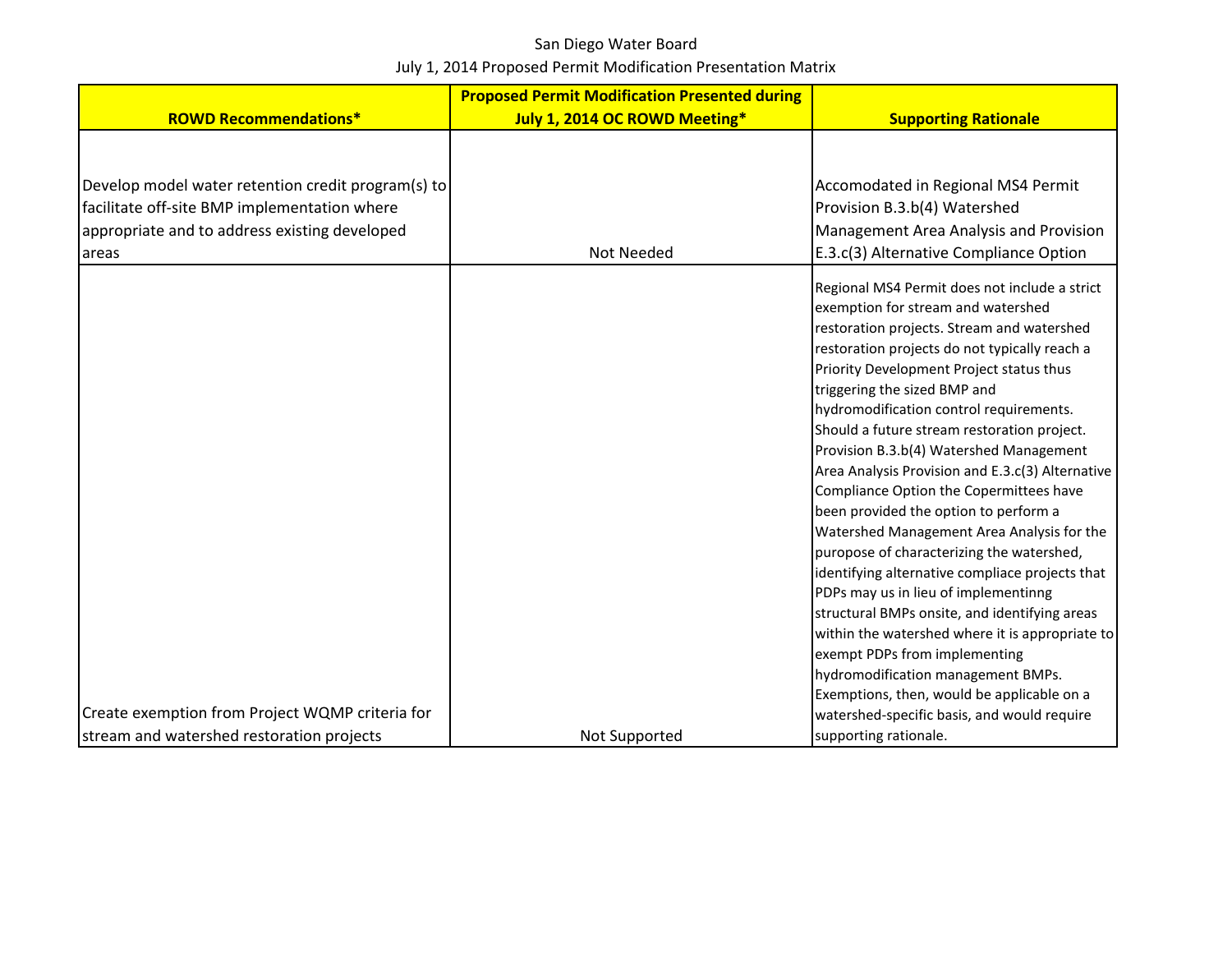|                                                 | <b>Proposed Permit Modification Presented during</b> |                                              |
|-------------------------------------------------|------------------------------------------------------|----------------------------------------------|
| <b>ROWD Recommendations*</b>                    | July 1, 2014 OC ROWD Meeting*                        | <b>Supporting Rationale</b>                  |
|                                                 |                                                      |                                              |
|                                                 |                                                      |                                              |
|                                                 |                                                      |                                              |
|                                                 |                                                      |                                              |
|                                                 |                                                      | Regional MS4 Permit does not include a       |
|                                                 |                                                      | strict exemption for public safety projects. |
|                                                 |                                                      | Provision E.3 describes requirements that    |
|                                                 |                                                      | pertain to development planning.             |
|                                                 |                                                      | Emergency situations, by definition, are     |
|                                                 |                                                      | not planning exercises and therefore do      |
|                                                 |                                                      | not involve the design, approval, and        |
|                                                 |                                                      | construction of a building or structure.     |
|                                                 |                                                      | The San Diego Water Board believes that      |
|                                                 |                                                      | it may be appropriate to relax the           |
|                                                 |                                                      | structural BMP standards for, or             |
|                                                 |                                                      | altogether exempt flood control projects,    |
|                                                 |                                                      | but not before projects are evaluated on a   |
|                                                 |                                                      | case-by-case basis. In many instances,       |
|                                                 |                                                      | environmentally friendly practices may be    |
|                                                 |                                                      | appropriate for implementation in flood      |
| Create exemption from Project WQMP criteria for |                                                      | control projects, but a variety of options   |
| emergency public safety projects where delay    |                                                      | would not be evaluated by the project        |
| would compromise public safety, health, and the |                                                      | proponent if the Tentative Order allowed     |
| environment                                     | Not Supported                                        | a blanket exemption.                         |